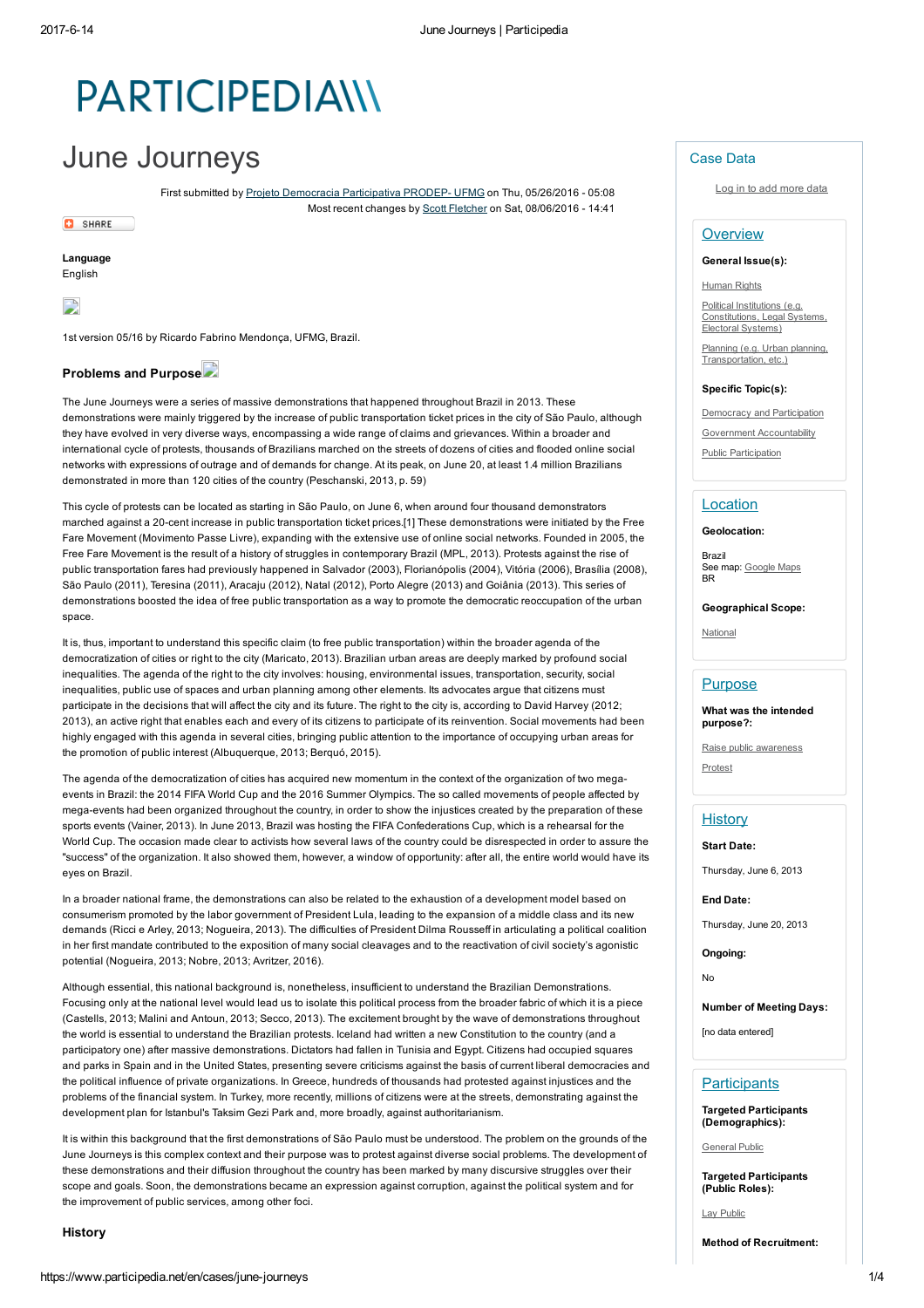#### 2017614 June Journeys | Participedia

As already mentioned, the June 2013 cycle of protests was triggered by protests called by the Free Fare Movement in São Paulo. They have become stronger and more visible on June 13, when brutal police repression has become a turning point (Secco, 2013). From that moment onwards, the media supported the demonstrations (after all, its journalists had also been reached by the police). The expanding Brazilian middle class also showed support to the demonstrations.

June 17 was the day of Brazil's second game in the Confederations Cup. Massive demonstrations popped up in at least 30 cities and involving around 300 thousand individuals. In the capital city of Brasilia, demonstrators occupied the roof of the National Congress. The country was on fire and excited with its capacity to demonstrate. On June 20, more than 120 cities have risen and at least 1.4 million Brazilians were on the streets (Peschanski, 2013, p. 59).[2]

The demonstrations continued, with a wide range of groups, political perspectives and conflicting grievances (Rolnik, 2013). They were internally pervaded by discursive conflicts over the definition and purposes of the protests (Mendonça et al 2016). Besides these internal battles, which were fought along the marches, many others happened around them, in the media coverage, in social networks, in political statements, in conversations and in public spaces. In the complex structure of Brazilian federalism, mayors claimed demonstrators were against governors, who claimed they were really showing their rejection of the Federal Government. The claims against corruption were used against the Workers Party (PT). Conservativenationalist and anti-political claims became a regular part of the demonstrations, as did more progressive demands.

Among these discursive battles, violence has always been an issue. As widely repeated by the media, several demonstrations began peacefully, but ended up with open conflicts between some demonstrators and the police. There were usual pleads for non-violence shouted by most demonstrators, but some groups engaged in confrontations with the police. As the demonstrations increased, the number of violent incidents also grew. Black blocs acquired more visibility, strengthening the links between the protests and transnational anticapitalist networks. Some demonstrators claimed, however, that several violent acts were generated by undercover cops.

It is also important to mention other strategies in the repertories of action employed in Brazil. As in many cities over the world, occupations in symbolic places helped demonstrators to exert pressure upon public authorities and to resignify these areas. In these occupations, new forms of organization were tested (Rolnik, 2013). Social networks were mobilized to gather support and donation for these occupations, which also became part of the cultural scene of main cities.

Another interesting practice was that of making horizontal assemblies in some cities. Such meetings happened within occupations, but also apart from them. They represented a new way to occupy public spaces. Assemblies were forums for the discussion of ongoing issues and for the planning of future strategies.

The repertoire of strategies also involved intense use of online platforms by demonstrators and by groups producing alternative forms of coverage.

#### Participant Selection

IBOPE (a renowned Brazilian opinion institute) conducted a survey with 2002 respondents in eight state capitals during the June Journeys. 43% of the respondents of this survey were between 14 and 24 years old and other 20% were between 25 and 29 years old. 49% had finished high school and other 43% had a university diploma. 76% of them were employed and 46% earned more than five minimum wages.[3] Another 46% of the respondents were in their first demonstration.[4]

#### Deliberation, Decisions, and Public Interaction

Although the demonstrations tend to be interpreted as a sign of an agonistic turn in politics, Mendonça and Ercan (2015, p. 268) argue that such agonism can be read through deliberative lenses. According to them "the adversarial nature of the protests help to promote, rather than hinder, the prospects for deliberation". Analyzing (1) the way the protests were organized; (2) how they were carried out; and (3) their public consequences, the authors claim that the June Journeys in Brazil (like the Turkish protests over the Gezi Park) generated public debate over key issues and involved deliberative processes on the basis of its organization. The Horizontal Assemblies are a clear example of this. In addition, "protests have generated an awareness of difference, exposing the existence of silenced controversial issues in a public sphere often inhospitable to disagreement. The strong polyphony of the streets compelled demonstrators to acknowledge the strength of dissensus over topics such as LGBT rights. The acknowledgment of this dissensus is an important step for an effective and broad clash of discourses." (Mendonça and Ercan, 2015, p. 279)

Deliberation and public interaction are an important part of the way the protests were organized and of the overall structure of democracy claimed by many demonstrators. The idea that citizens should have a say in collective processes through which decisions are built is an important dimension on the grounds of the June Journeys.

#### Influence, Outcomes, and Effects

The June Journeys in Brazil had some immediate consequences over political institutions and actors, such as the reversal of fare rises in many cities, a presidential address claiming for political reform, tax cuts for public transportation, the approval of a bill in Congress directing 75% of Brazilian oil royalties to education and 25% to health and the refusal of a constitutional amendment that reduced the power of the Public Prosecutor's Office, and of a bill that framed homosexuality as a disease.

In addition to this quick institutional responses, the June Journeys also opened windows of opportunity to public debates over key issues. Political reform became an issue in the public horizon. Free fare transportation was seriously considered and arguments could be heard on different sides of this topic. Police brutality was seen as unacceptable. Many citizens saw, for the first time, that they could exert influence and that they were feared by representatives. Besides such debates, the June Journeys have nurtured an environment of cultural and political actions, expressed in many occupations and organizations in the following months.

The consequences of the June Journeys can also be found in an evaluation of the developments in Brazilian politics along the following years. In 2014, the presidential elections were extremely polarized and marked by a growing skepticism against political institutions and the government in itself. In 2015, this polarized political scene became more evident. Huge demonstrations against President Dilma Rousseff and the Workers' Party happened throughout the country and the President's approval rates remained very low. Such demonstrations were confronted by other protests that offered support to

#### Open to all

### **Process**

Methods:

Protest

Community Organizing

Facilitation?:

No

If yes, were they ...:

[no data entered]

Facetoface, Online or Both:

Face-to-Face

Type of Interaction among Participants:

Express opinions/preferences only

Organized Demonstrations

Decision Method(s)?:

Not Applicable

If voting...:

[no data entered]

Targeted Audience :

Elected Public Official

Method of Communication with Audience:

Other

Other: Method of Communication with Audience:

Protest

#### **Organizers**

Who paid for the project or initiative?:

[no data entered]

Type of Funding Entity:

[no data entered]

Who was primarily responsible for organizing the initiative?:

[no data entered]

Type of Organizing Entity:

[no data entered]

Who else supported the initiative? :

[no data entered]

Types of Supporting Entities:

[no data entered]

**Resources**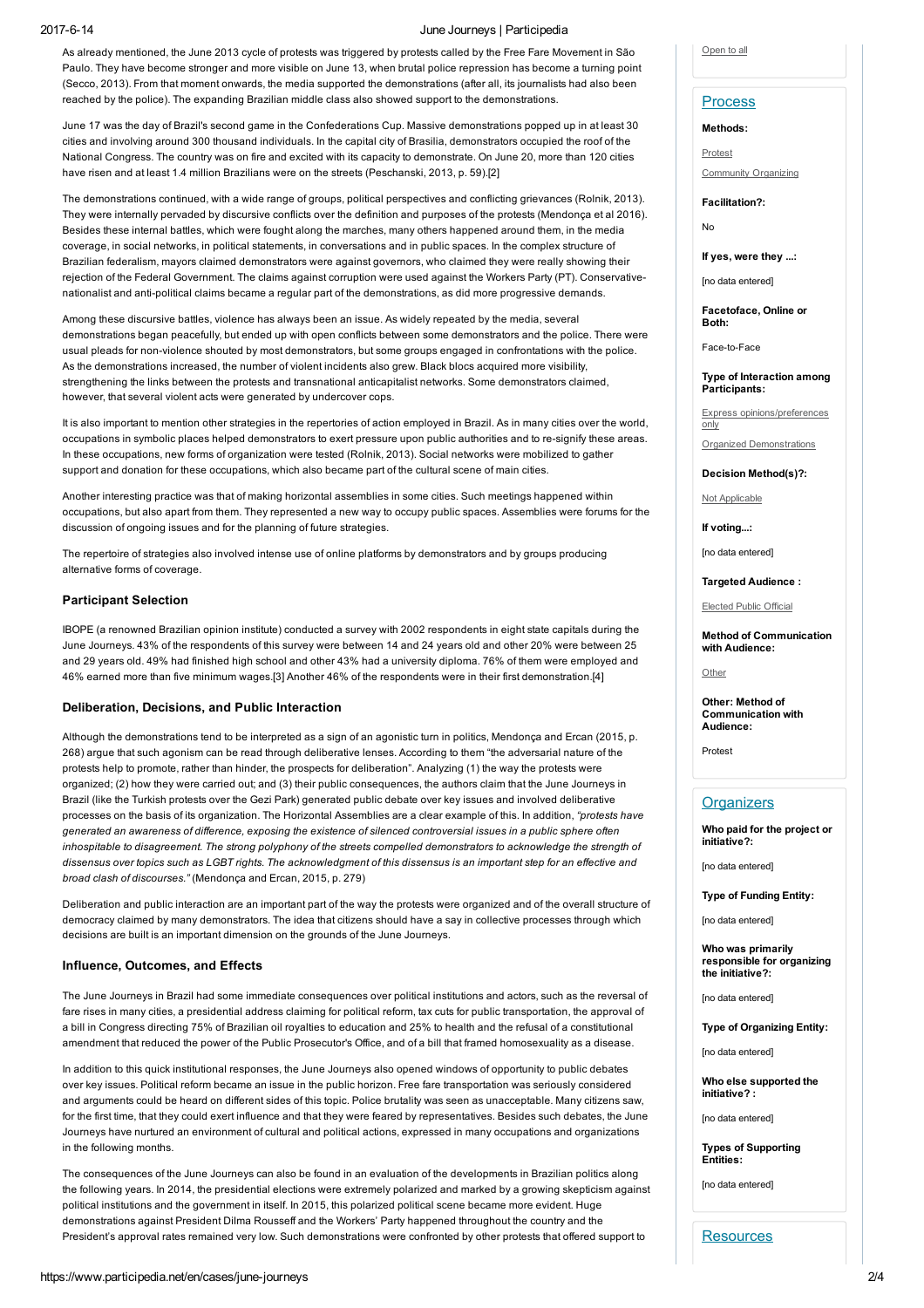#### 2017614 June Journeys | Participedia

the President and to her party. The intensity of this agonism is important to understand the suspension of President Rousseff in May 2016, when the impeachment trial started.

#### Secondary Sources

Albuquerque, C.A. (2013). "EI, POLÍCIA, A PRAIA É UMA DELÍCIA!": Rastros de sentidos nas conexões da Praia da Estação. Dissertação (Mestrado em Comunicação Social) — Faculdade de Filosofia e Ciências Humanas, Universidade Federal de Minas Gerais, Belo Horizonte.

Avritzer, L. (2016). Os Impasses da Democracia no Brasil. 1. ed. Rio de Janeiro: Civilização Brasileira.

Berquó, Paula B. (2015). A ocupação e a produção de espaços biopotentes em Belo Horizonte Masters' Thesis, Belo Horizonte, Programa de Pós-graduação em Arquitetura e Urbanismo, Federal University of Minas Gerais, 2015.

Bringel, B.; Pleyers, G (2015). Les mobilisations de 2013 au Brésil: vers une reconfiguration de la contestation. Bresil(s), v. 7, p. 7-18.

Castells, M. (2013) Redes de Indignação e esperança. Rio de Janeiro: Zahar.

Harvey, D. (2012). Rebel cities: from the right to the city to the urban revolution. London / New York: Verso.

Losekann, C. (2015). Dynamiques et effets des manifestations brésiliennes de 2013 : Le cas de la ville de VitóriaDinâmicas e efeitos dos protestos de 2013 no Brasil: o caso da cidade de VitóriaDynamics and Effects of the 2013 Protests in Brazil: the Case of the City of Vitória. Bresil(s), p. 59-76.

Malini, Fabio; Antoun, H. (2013).A internet e a rua: ciberativismo e mobilização nas redes sociais. 1. ed. Porto Alegre: Editortia Sulina.

Maricato, E. (2013). "É a questão urbana, estúpido!", em MARICATO, E. et al. Cidades rebeldes: passe livre e as manifestações que tomaram as ruas do Brasil, São Paulo: Boitempo/Carta Maior. p.1926.

Mendonça R. F.; Ercan, S.; Reis, S; Ozguc, U; Simões, P. (2016) Understanding Protests as 'Events': The Symbolic Battles in 2013 Protests in Turkey and Brazil. Paper prepared for the 24th IPSA Meeting, Póznan, 23-28 July 2016

Mendonça, R. F; Ercan, Selen. (2015) Deliberation and protest: strange bedfellows? Revealing the deliberative potential of 2013 protests in Turkey and Brazil. POLICY STUD-UK, v. 36, n. 3, p. 267-282.

MPL. (2013). "Não começou em Salvador, não vai terminar em São Paulo", em MARICATO, E.et. al. Cidades rebeldes: passe livre e as manifestações que tomaram as ruas do Brasil, São Paulo: Boitempo/Carta Maior. pp. 13-18.

Nobre, M. (2013). Imobilismo em movimento. São Paulo: Cia das Letras. 208p.

Nogueira, M.A. (2013). As ruas e a democracia. Rio de Janeiro: Contraponto. 228p.

Ortellado, P. (2013). "Os protestos de junho entre o processo e o resultado", em JUDENSNAIDER, E; LIMA, L; POMAR, M; ORTELLADO, P. Vinte Centavos: a luta contra o aumento. São Paulo: Veneta. p. 227-239.

Peschanski, J. A. (2013). "O transporte público gratuito, uma utopia real", in Maricato, E. et. al. Cidades rebeldes: passe livre e as manifestações que tomaram as ruas do Brasil. São Paulo: Boitempo/Carta Maior. pp.59-63.

Ricci, R; Arley, P. (2014) Nas ruas; a outra política que emergiu em junho de 2013. Belo Horizonte: Letramento.

Rolnik, R. (2013). "As vozes da rua: as revoltas de junho e suas interpretações", em MARICATO, E. et. al. Cidades rebeldes: passe livre e as manifestações que tomaram as ruas do Brasil, São Paulo: Boitempo/Carta Maior. pp. 712.

Secco, Lincoln. (2013) As jornadas de junho. In: MARICATO, E. et al. Cidades rebeldes: passe livre e as manifestações que tomaram as ruas do Brasil. São Paulo: Boitempo/Carta Maior. pp. 71-78.

Singer, A. V. (2014). Rebellion in Brazil. New Left Review, v. 85, p. 1937, 2014.

Tavares, F. M; Roriz, J. H. R; Oliveira, I. C. (2016). As jornadas de maio em Goiânia: para além de uma visão sudestecêntrica do junho brasileiro em 2013. Opinião Pública, v. 22, p. 140166.

Tavares, F. M; Roriz, J. H. R. Before June, the Streets of May. Activist Detainments in Goiânia over the State and Institutional Police Forces. ARTELOGIE, v. 1, p. 77-101, 2015.

Vainer, C. (2013). "Quando a cidade vai às ruas", In: E. Maricato. et al (org). Cidades rebeldes: passe livre e as manifestações que tomaram as ruas do Brasil, São Paulo: Boitempo/Carta Maior, pp. 3540.

#### External Links

http://www.occupy.com/article/what-brazil-protests-mean-dialogue-global-.

http://www.economist.com/news/americas/21579857-bubbling-anger-about-hig...

http://www.thecairoreview.com/essays/protests-protests-everywhere/

https://gianalytics.org/387-brazil-against-the-fare-another-journey-to-c..

http://www.ibopeinteligencia.com/noticias-e-pesquisas/89-dos-manifestant...

http://www.tandfonline.com/doi/full/10.1080/01442872.2015.1065970

#### Total Budget:

[no data entered]

Average Annual Budget:

[no data entered]

Number of Full-Time Staff:

[no data entered]

Number of Part-Time Staff:

[no data entered]

Staff Type:

[no data entered]

Number of Volunteers:

[no data entered]